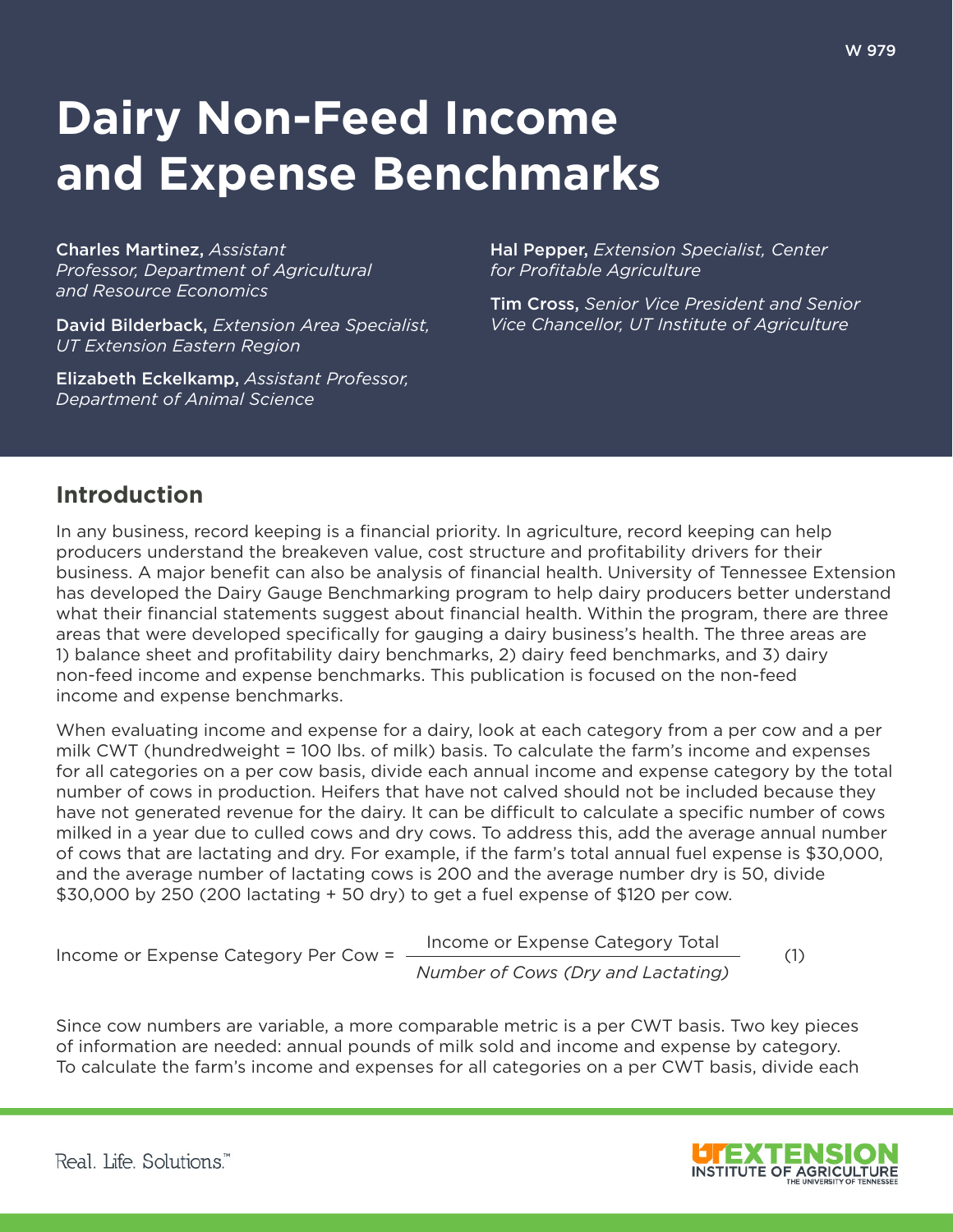annual income and expense category by the total CWT sold. For example, if the farm's total annual fuel expense is \$30,000, and the CWT is 55,000, divide \$30,000 by 55,000 to get a fuel expense of \$0.54 per CWT.

Income or Expense Category Per CWT = *Annual CWT of Milk Sold* Income or Expense Category Total (2)

By examining each income and expense category on a per cow and CWT basis, it allows the producer to analyze each category from three perspectives: total farm, per cow and per CWT.

Major non-feed benchmarks include livestock, interest and labor expenses. These expenses take up a large amount in dairy operation cost structures. Labor is typically the second largest expense after feed costs (Shoemaker et al., 2009; Cross, 1997). By benchmarking these expenses, a producer can analyze the impact of these large cost components on their income.

These dairy benchmarks also utilize Net Farm Income from Operations (NFIFO) that was developed by Kohl and Blonde (2009). By excluding gains or losses from disposal of capital assets, the benchmark accounts for income solely from the operation. NFIFO is calculated by the following equation and is discussed in greater detail in W 981 Dairy Balance Sheet and Profitability Benchmarks:

NFIFO¹ = *Total Gross Income* — *Total Farm Expenses* (3)

# **The Benchmarks**

### Income Per Cow

Income Per Cow = Number of Cows Gross Farm Income

Target Value: Greater than \$5,000

Overview: This benchmark indicates the income per head for the total herd (both lactating and dry cows). By generating \$5,000 or more per head, the gross income level is efficient. If income categories have been broken-down on a per cow basis it will allow the farm to evaluate the income breakdown. Milk production is the driving force for this measurement. Therefore, if annual milk price is suppressed, it could be difficult to achieve the target value of this benchmark. It is key to note cull and calf income can be critical to achieving this goal. It is not uncommon to see dairies surpassing \$6,000 income per cow.

 $1$  Excludes gains or losses from disposal of farm capital assets.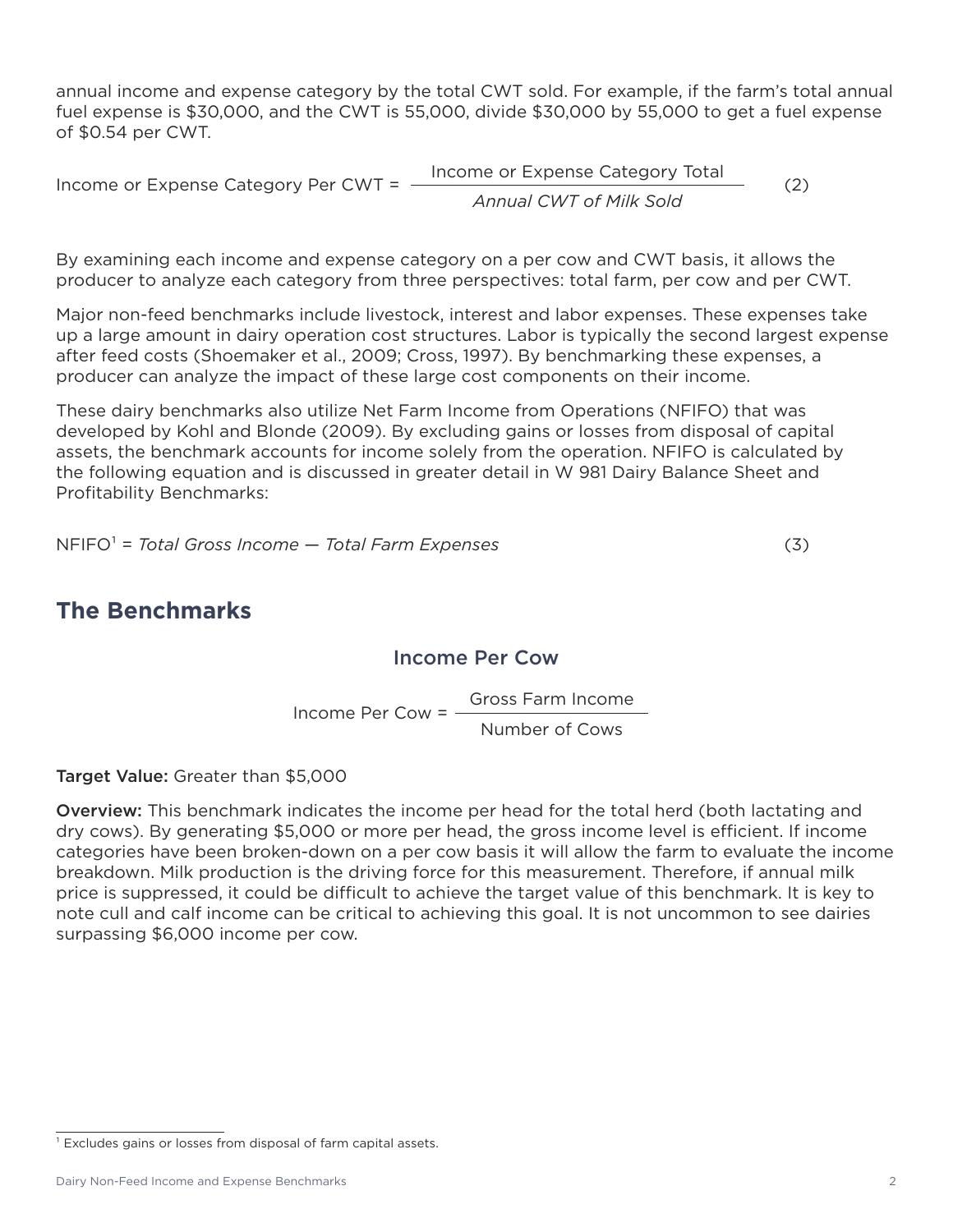| Great                                                                                                          | <b>Watch</b>                                                                                                                                      | Investigate                                                                                                  |
|----------------------------------------------------------------------------------------------------------------|---------------------------------------------------------------------------------------------------------------------------------------------------|--------------------------------------------------------------------------------------------------------------|
| Greater than \$5,000                                                                                           | \$5,000 to \$4,000                                                                                                                                | Less than \$4,000                                                                                            |
| Income per cow is over<br>\$5,000/cow, which means the<br>cows are generating income at<br>a competitive rate. | Income per cow is just below<br>the benchmark. Evaluate<br>income sources starting with<br>milk production, followed by<br>other revenue streams. | Analyze milk volume per cow.<br>Look at milk components, cull<br>income and other sources of<br>farm income. |

#### Labor Expense

Labor Expense = Total Labor Costs + Payroll Taxes + Employee Benefits \* 100

Gross Revenue

#### Target Value: Less than 15 percent

**Overview:** Labor accounts for the second highest expense on dairy farms, after feed costs. The labor force on the dairy also has a big influence on many daily tasks. This benchmark gauges the output of the labor force and the effect of wages on the key income source of any dairy—milk. The amount of hired labor can be influenced by family labor and size of the dairy. Larger dairies likely need more hired labor or more skilled labor to monitor technologies that would offset more individuals. By monitoring labor costs on a CWT basis, a manager can react quickly if productivity decreases or if the labor expense is too high compared to milk production. This benchmark calculation includes management labor, family labor and hired labor.

| Great                                | <b>Watch</b>                                                                                                                 | Investigate                                                                                           |
|--------------------------------------|------------------------------------------------------------------------------------------------------------------------------|-------------------------------------------------------------------------------------------------------|
| Less than 15 percent                 | 15 to 20 percent                                                                                                             | Greater than 20 percent                                                                               |
| Labor expenses are<br>under control. | Labor expenses are above<br>the benchmark, check for<br>decreased revenue streams<br>and observe labor usage on<br>the farm. | Greater than 20 percent.<br>Evaluate the farm's labor<br>force to see if it can be more<br>efficient. |

#### Livestock Expenses

Livestock Expenses = (Animal Health + Breeding) \* 100 Gross Revenue

Target Value: Less than four percent

Overview: A healthy, reproductively sound herd is a major key to sustainability. If a herd is constantly experiencing health issues or sustains reproduction issues (i.e. open cattle not conceiving, high pregnancy loss), there could be a reduction in future milk flow (Sipiorski, 2013). Examples of animal health costs are veterinarian costs, medicine costs and hoof trimming.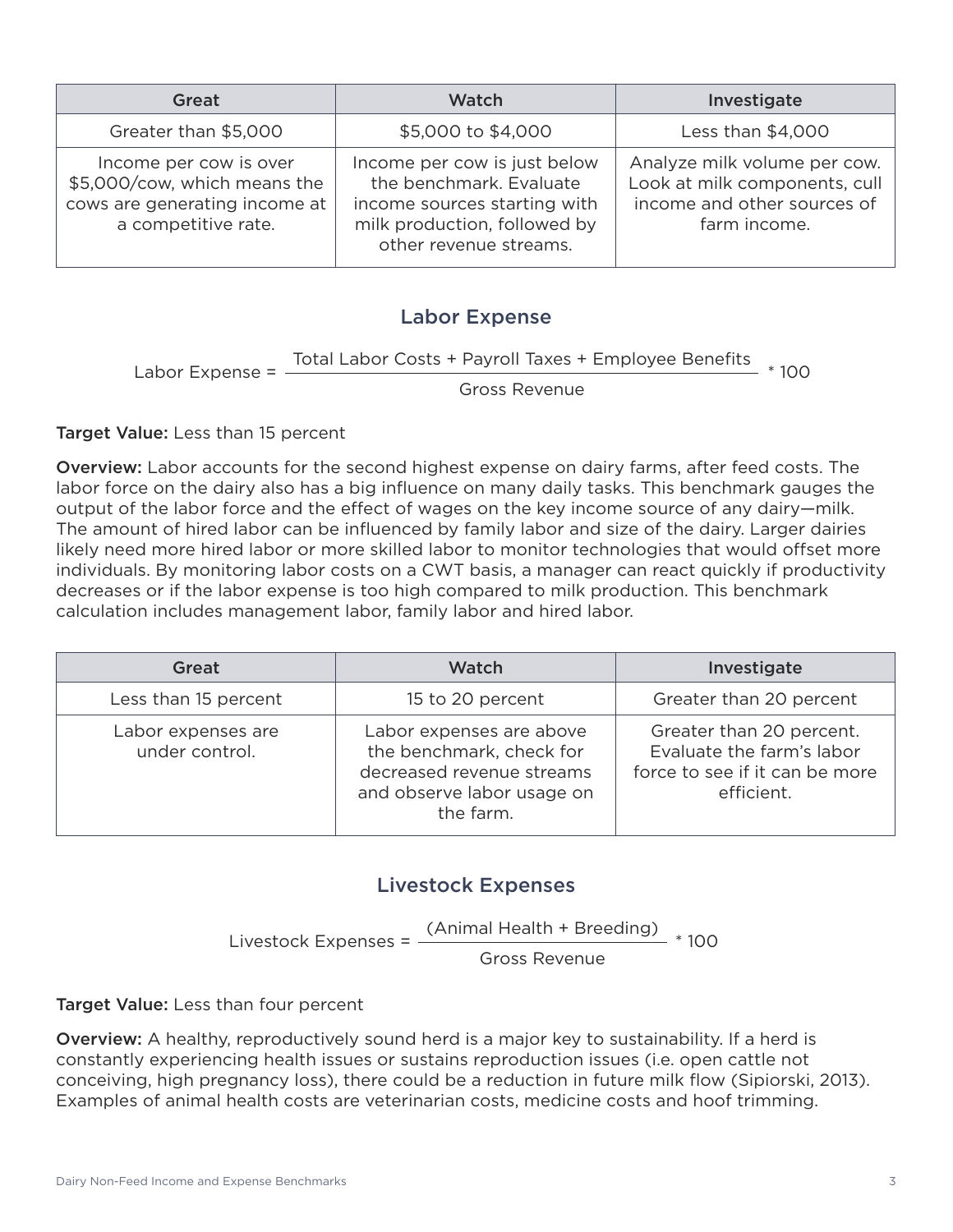A high livestock expense ratio can lead to cost inefficiencies in other expense areas due to lower production. A good health program and breeding protocol are critical to this benchmark.

| Great                                    | Watch                                                                                                                                                              | Investigate                                                                                                   |
|------------------------------------------|--------------------------------------------------------------------------------------------------------------------------------------------------------------------|---------------------------------------------------------------------------------------------------------------|
| Less than four percent                   | 4 to 5.5 percent                                                                                                                                                   | 5.5 percent or greater                                                                                        |
| Livestock expenses are<br>under control. | Livestock expenses are<br>slightly elevated above<br>the benchmark, check for<br>decreased revenue streams<br>and observe health program<br>and breeding protocol. | Analyze the animal health<br>program and breeding<br>protocol. Veterinarian<br>assistance is probably needed. |

## Interest Expense Ratio

Interest Expense Ratio = Gross Farm Income Interest Expense \* 100

Target Value: Less than five percent

Overview: This benchmark gauges the financial efficiency of the dairy generating income versus the interest expense (debt) of the dairy. A high interest rate or debt structure, can increase interest expense and will decrease the dairy's profitability. If the dairy's revenue sources are generating low gross farm income, the dairy's profitability can also be affected. If a dairy continuously has a high interest expense or generates low gross farm income, the dairy can become susceptible to longterm sustainability issues. Debt structure and interest rates should be analyzed annually to ensure borrowing efficiency is achieved. If a dairy has a low interest expense ratio, the dairy is utilizing its debt efficiently and has sufficient income sources.

| Great                                                                                                              | <b>Watch</b>                                                                                                                                   | Investigate                                                                                                  |
|--------------------------------------------------------------------------------------------------------------------|------------------------------------------------------------------------------------------------------------------------------------------------|--------------------------------------------------------------------------------------------------------------|
| Less than five percent                                                                                             | 5 to 10 percent                                                                                                                                | 10 percent or greater                                                                                        |
| The ratio indicates that less<br>than five percent of gross<br>farm income is used to pay for<br>borrowed capital. | Interest expense is slightly<br>elevated. Check for decreased<br>revenue streams, debt<br>structure and evaluate<br>prevailing interest rates. | Consult the farm's financial<br>advisor(s). Analyze debt<br>structure, interest rates and<br>income sources. |

## Operation Cost (Percent of Gross Revenue)

Operation Cost (% of Gross Revenue) = Gross Farm Income (Total Cash Farm Expense - Interest) \* 100

Dairy Non-Feed Income and Expense Benchmarks 4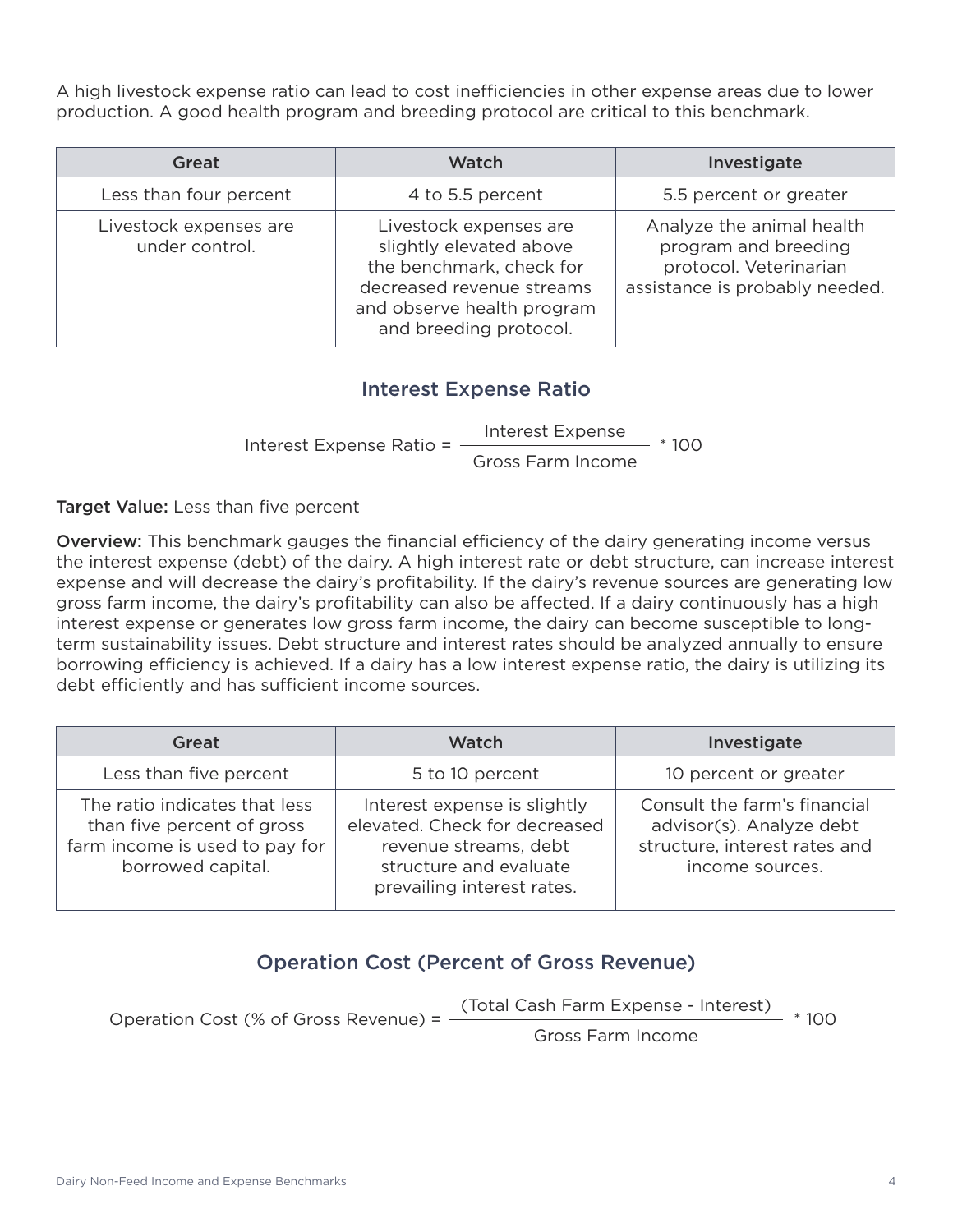#### Target Value: Less than 80 percent

Overview: This benchmark gauges the financial efficiency of the dairy from an expense and income perspective. By subtracting the interest expense from the total variable costs expense, the benchmark can gauge profitability from gross income. If a dairy's expenses increase too much, the dairy loses long-term profitability. By having an operation costs percentage of 80 percent or less, the dairy is efficiently using their inputs in order to generate income.

| Great                                 | Watch                                                                                                                                                  | Investigate                                                                           |
|---------------------------------------|--------------------------------------------------------------------------------------------------------------------------------------------------------|---------------------------------------------------------------------------------------|
| Less than 80 percent                  | 80 to 85 percent                                                                                                                                       | 85 percent or greater                                                                 |
| Operation costs are<br>under control. | Operation costs are slightly<br>above the benchmark. Check<br>for decreased revenue<br>streams. This can affect cash<br>flow problems in the long run. | Examine the dairy's variable<br>expenses. Some expenses will<br>need to be decreased. |

#### Net Farm Income Ratio

Net Farm Income Ratio = -Gross Farm Income NFIFO  $- * 100$ 

Target Value: Greater than 20 percent

Overview: This financial efficiency benchmark measures the dairy from a Net Farm Income from Operations (NFIFO) and gross farm income perspective. If a dairy generates low gross farm income, the net farm income ratio will be negatively affected. Additionally, NFIFO of a dairy can be lowered if expenses become too high. If either or both of the aforementioned situations occur, this ratio will signal that the dairy is not efficient with their expenses and/or needs to look at income sources. Ideally, an efficient dairy has a net farm income ratio of 20 percent or better.

| Great                                                      | Watch                                                                                                                                           | Investigate                                                                                                                                                    |
|------------------------------------------------------------|-------------------------------------------------------------------------------------------------------------------------------------------------|----------------------------------------------------------------------------------------------------------------------------------------------------------------|
| 20 percent or greater                                      | 20 to 15 percent                                                                                                                                | Less than 15 percent                                                                                                                                           |
| The farm's net farm income is<br>exceeding the benchmarks. | The farm's net farm income<br>is getting close to the<br>benchmark. This could make it<br>hard to meet future principle &<br>interest payments. | Consult the farm's financial<br>advisor(s). Analyze the farm's<br>income sources and expenses<br>to find efficiency issues that<br>are lowering profitability. |

# **Conclusion**

Dairies that utilize the non-feed benchmarks suggested in this publication can identify potential issues with the dairy's income and expenses. Benchmarks in the "watch" column can help farmers proactively adjust their cost structure. By identifying benchmarks in the watch column, producers can keep moderate problems from becoming major financial issues.